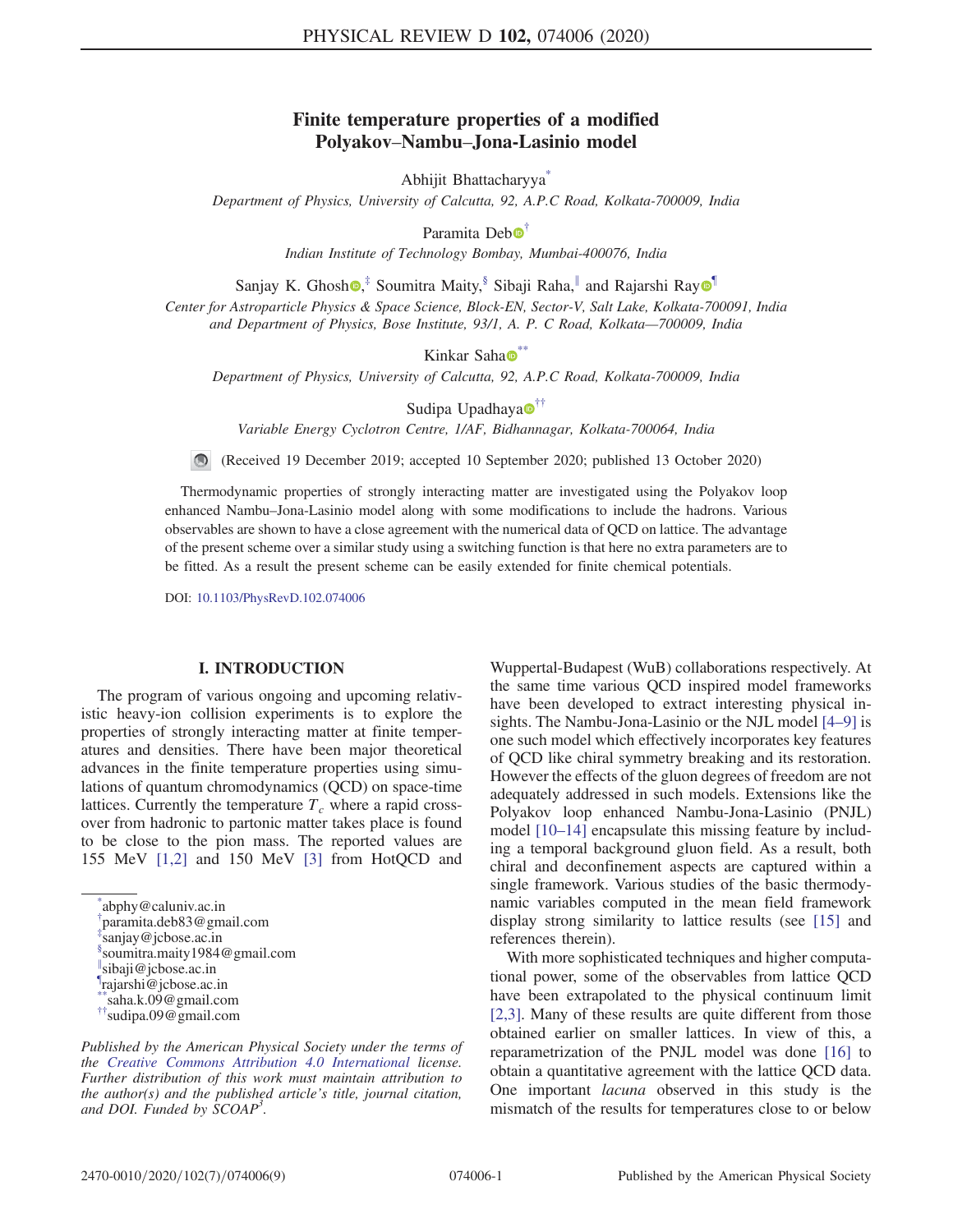$T_c$ . The reason was identified as the absence of hadronic contribution in the PNJL model. Several other attempts were going on to construct a suitable model to match the lattice data. In HRG + chiral perturbation theory [17], below the transition temperature, the decrease of the absolute value of chiral condensate is well described. Also HRG model is able to reproduce LQCD data on temperature dependence of the Polyakov-loop itself [18]. Similarly, a quark-hadron hybrid model [19] has been constructed by taking quark and hadron contributions simultaneously. The hadron volume fraction function is used to switch from one phase to other and hadron-quark transition temperature is defined in the view of the ratio of quark and hadron contribution. In this direction some of us studied a hybrid model by coupling the HRG model and the PNJL model via a switching function [15].

Here we study an alternative scheme where the hadron contributions are added in a simple way except that we consider their medium dependent masses. The confinement feature through the Polyakov loop always suppresses the contribution of the constituent quarks at low temperatures and densities. The switching function was necessary to rather cut off the contribution of the hadrons at high temperatures and densities. Instead of the switching function, here the rising effective masses of the hadrons will naturally make them unfavorable in the thermodynamics.We focus on the region of vanishing chemical potential to see the proximity with lattice QCD dynamics, before we move toward more complicated scenarios like those of finite chemical potentials in our upcoming projects. This framework will then be very useful and effective as there are no extra parameters to be dealt with and the information of temperatures and chemical potentials can be taken care of in respective distribution functions.

In the next section, we briefly outline the PNJL model. The following section gives a description of how we handle the hadrons. This is followed by our results and conclusions.

#### II. PNJL MODEL

We now discuss the particular form of the PNJL model as discussed in Ref. [16], which will be employed here. The scheme in the PNJL model was to add a Polyakov loop effective potential to the NJL model [10,12,20]. The chiral properties are taken care of by the NJL part, while the confinement properties and the gluonic contributions are effectively incorporated through the Polyakov loop potential. Various studies have been carried out using PNJL model with 2 and  $2 + 1$  flavors [12,21–30]. For our study we shall use the  $2 + 1$  flavor model having up to six quark interactions. The thermodynamic potential is given as [16],

$$
\Omega(\Phi, \bar{\Phi}, \sigma_f, T, \mu) = 2g_S \sum_{f=u,d,s} \sigma_f^2 - \frac{g_D}{2} \sigma_u \sigma_d \sigma_s - 6 \sum_f \int_0^{\Lambda} \frac{d^3 p}{(2\pi)^3} E_f \Theta(\Lambda - |\vec{p}|)
$$
  

$$
- 2T \sum_f \int_0^{\infty} \frac{d^3 p}{(2\pi)^3} \ln\left[1 + 3(\Phi + \bar{\Phi}e^{-(E_f - \mu_f)/T})e^{-(E_f - \mu_f)/T} + e^{-3(E_f - \mu_f)/T}\right]
$$
  

$$
- 2T \sum_f \int_0^{\infty} \frac{d^3 p}{(2\pi)^3} \ln\left[1 + 3(\bar{\Phi} + \Phi e^{-(E_f + \mu_f)/T})e^{-(E_f + \mu_f)/T} + e^{-3(E_f + \mu_f)/T}\right]
$$
  

$$
+ \mathcal{U}'(\Phi, \bar{\Phi}, T). \tag{1}
$$

The first five terms on the right-hand side (rhs) are the terms of the NJL model suitably modified due to the Polyakov loop. Here  $\sigma_f = \langle \bar{\psi}_f \psi_f \rangle$  correspond to the two light quark ( $f = u$ , d) condensates and the strange ( $f = s$ ) quark condensate respectively. There is a four quark coupling term with coefficient  $g<sub>S</sub>$  and a six quark coupling term breaking the axial U(1) symmetry explicitly with a coefficient  $g_D$ . The corresponding quasiparticle energy is  $E_f = \sqrt{p^2 + M_f^2}$ , for a given flavor f. The dynamically generated constituent quark masses are given by,

$$
M_f = m_f - 2g_S \sigma_f + \frac{g_D}{2} \sigma_{f+1} \sigma_{f+2}, \qquad (2)
$$

where, if  $\sigma_f = \sigma_u$ , then  $\sigma_{f+1} = \sigma_d$  and  $\sigma_{f+2} = \sigma_s$ , and so on in a clockwise manner.

The third term on the rhs of Eq. (1) gives the zero point energy, while the fourth and fifth terms are the finite temperature and chemical potential contributions of the constituent quarks and antiquarks respectively. The latter two terms arise from the fermion determinant in the NJL model duly modified by the fields corresponding to the traces of Polyakov loop and its conjugate given by  $\Phi = \frac{Tr_c L}{N}$  $\frac{r_c L}{N_c}$  and  $\bar{\Phi} = \frac{Tr_c L^{\dagger}}{N}$  $\frac{r_c L^{\dagger}}{N_c}$  respectively. Here  $L(\vec{x}) = \mathcal{P} \exp[i \int_0^{1/T} d\tau A_4(\vec{x}, \tau)]$ is the Polyakov loop, and  $A_4$  is the temporal component of background gluon field.

The effective potential for the  $\Phi$  and  $\bar{\Phi}$  fields are given by  $\mathcal{U}'$ , appearing as the last term in Eq. (1). Various forms of the potential exist in the literature (see, e.g., [23,31–34]). We shall use the form prescribed in [16] which reads as,

$$
\frac{\mathcal{U}'(\Phi,\bar{\Phi},T)}{T^4} = \frac{\mathcal{U}(\Phi,\bar{\Phi},T)}{T^4} - \kappa \ln[J(\Phi,\bar{\Phi})].
$$
 (3)

Here  $U(\Phi, \bar{\Phi}, T)$  chosen as a Landau-Ginzburg type potential commensurate with the global Z(3) symmetry of the Polyakov loop is given as [12],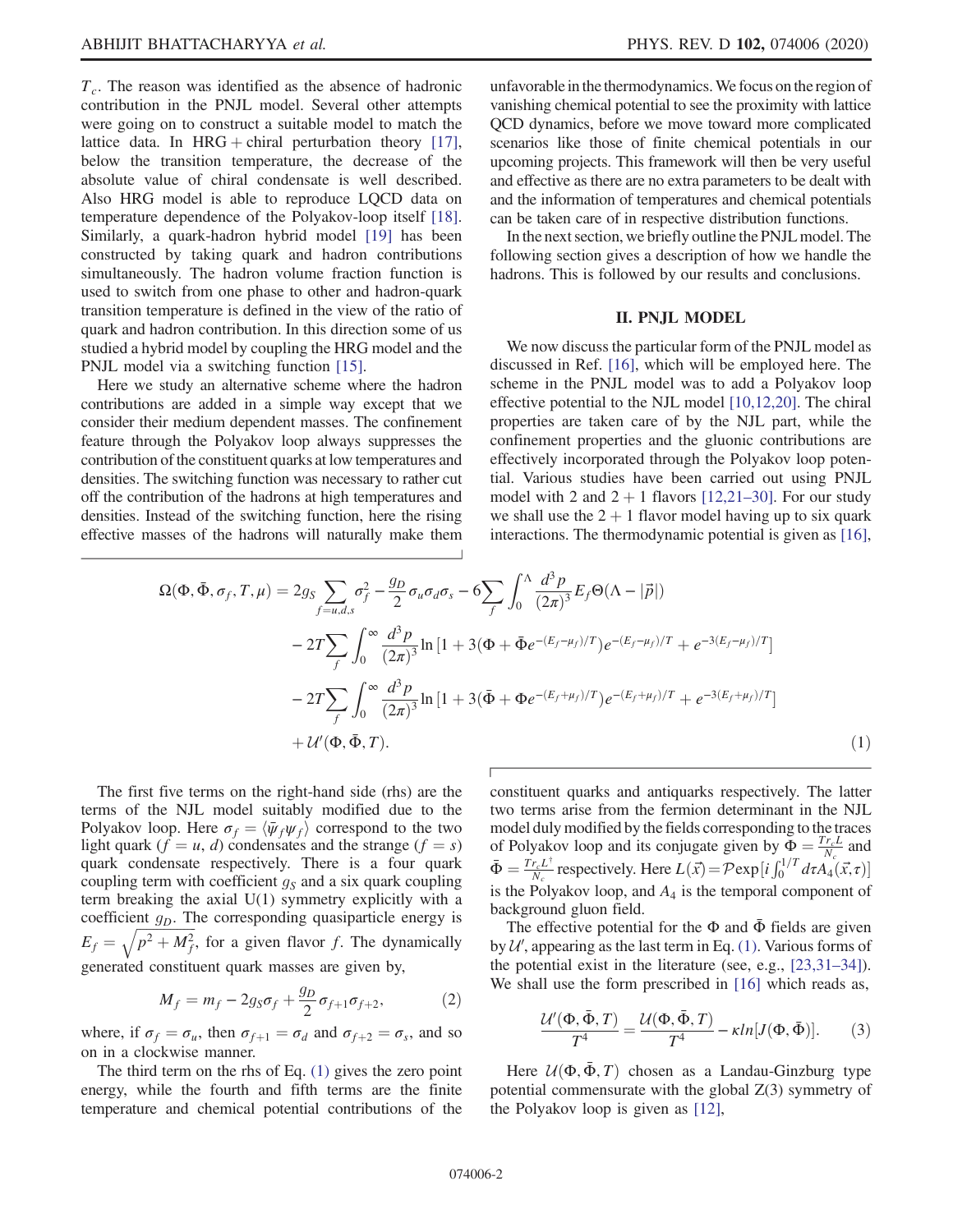$$
\frac{\mathcal{U}(\Phi, \bar{\Phi}, T)}{T^4} = -\frac{b_2(T)}{2} \bar{\Phi}\Phi - \frac{b_3}{6} (\Phi^3 + \bar{\Phi}^3) + \frac{b_4}{4} (\bar{\Phi}\Phi)^2.
$$
\n(4)

The coefficient  $b_2(T)$  is chosen to have a temperature dependence of the form [16],

$$
b_2(T) = a_0 + a_1 \exp\left(-a_2 \frac{T}{T_0}\right) \frac{T_0}{T},
$$
 (5)

and  $b_3$  and  $b_4$  are chosen to be constants. The term  $J[\Phi, \bar{\Phi}] = (1 - 6\bar{\Phi}\Phi + 4(\bar{\Phi}^3 + \Phi^3) - 3(\bar{\Phi}\Phi)^2)$ is the Jacobian of transformation from the Polyakov loop to its traces.  $\kappa$  is a dimensionless parameter which is determined phenomenologically.

The different parameter values in the NJL terms are given in Table I. And the parameter values used in the Polyakov loop potential are given in Table II.

Previously some of us [16] discussed that this model gives a crossover temperature of  $T_c \sim 160$  MeV as well as quantitative agreement of temperature variations of pressure and various other observables commensurate with the observations in lattice QCD in the continuum limit [16]. However the quantitative agreement though close, was not exact in different ranges of temperatures. Significant discrepancies appeared in the low temperature region where the hadronic degrees of freedom dominate. A possible step toward removal of this lacuna was proposed by us [15] by coupling the PNJL model with the hadron resonance gas model via a switching function. This scheme was successful in getting a much better agreement between the results from PNJL model and the lattice QCD data. Here a key role is played by the switching function that switches the hadronic or the partonic degrees of freedom. However this approach requires us to immaculately choose a form and parametrization of the switching function itself. Here we discuss an alternative scheme where the PNJL model is modified such that the hadronic contributions would appear more naturally in the relevant region of the phase space and shut off in other regions, without having to use a switching by hand. In the next section we shall describe this scheme.

TABLE I. Parameters in the NJL model.

| $m_{\mu}$ (MeV) | $m_s$ (MeV) | $\Lambda$ (MeV) | $q_s \Lambda^2$ | $q_D\Lambda^3$ |
|-----------------|-------------|-----------------|-----------------|----------------|
| 5.5             | 134.758     | 631.357         | 3.664           | 74.636         |

TABLE II. Parameters for the Polyakov loop potential.

| $T_0$ (MeV) $a_0$ | a <sub>1</sub> | a <sub>2</sub> | $D_2$ |                                          |  |
|-------------------|----------------|----------------|-------|------------------------------------------|--|
| 175               |                |                |       | $6.75 -9.0$ $0.25$ $0.805$ $7.555$ $0.1$ |  |

## III. HADRONIC SECTOR

Our aim is to include all the correct degrees of freedom allowed in strong interactions in our model framework. As discussed in [15] (and references therein), the prominent degrees of freedom would depend on the thermodynamic conditions. This gave a scope for introducing the phenomenologically determined switching function in [15], and couple the PNJL model to the HRG model. Here we ask if a more natural mechanism exists to include the hadronic contributions. Here we have considered all hadrons with masses up to 1 GeV. We have explicitly checked that hadrons having masses higher than 1 GeV do not contribute to the thermodynamic quantities significantly.

As is well known, the thermodynamic potential given by Eq. (1) is obtained in the mean field approximation for the quark propagators. A consistent method to extract the thermodynamic potential beyond mean field for a quark meson plasma in the framework of the NJL model was outlined in [35–37]. The mesonic contributions appear in the next to leading order contributions in a  $1/N_c$  expansion in the form of ring diagrams. For a meson  $M$ , the contribution to the thermodynamic potential is given by,

$$
\delta\Omega_M = g_M \int \frac{d^3 p}{(2\pi)^3} \int d\omega \left[ \frac{\omega}{2} + T \ln \left( 1 - e^{-\frac{\omega}{T}} \right) \right]
$$

$$
\times \frac{1}{\pi} \frac{d\delta_M(\omega, \vec{p}, T)}{d\omega}.
$$
(6)

Here,  $g_M$  is the internal degrees of freedom of the meson and  $\delta_M(\omega, \vec{p}, T)$  is the scattering phase shift of a quark and antiquark in the M channel.

Extensions of this work in the PNJL model have been done in [38–42], wherein the authors have studied various effects of this additional contribution to the mean-field thermodynamic potential. On the other hand here we set out to make a detailed study of the various thermodynamic observables and contrast them to the results reported in the continuum limit in the lattice QCD framework. Here we do not try to be rigorous with the beyond mean-field calculations but carry out a simple heuristic approach. We simply add the hadronic contribution to the mean field PNJL model. The masses of such hadronic excitations may be computed from the pole condition in the respective polarizations, and would therefore depend implicitly on the mean fields and explicitly on the thermodynamic parameters. This new framework therefore entwines the two phases of QCD matter in a somewhat interactive and medium-dependent way. This approach is similar to the near-pole approximation  $(\omega^2 = E_M^2 = \vec{p}^2 + m_M^2)$  of the above thermodynamic potential [35]. In practice this approach is similar to our earlier approach [15] of adding the hadronic contribution to the PNJL model, but without a switching function. Here the effect of switching off/on of the hadronic contributions will rather be taken care of by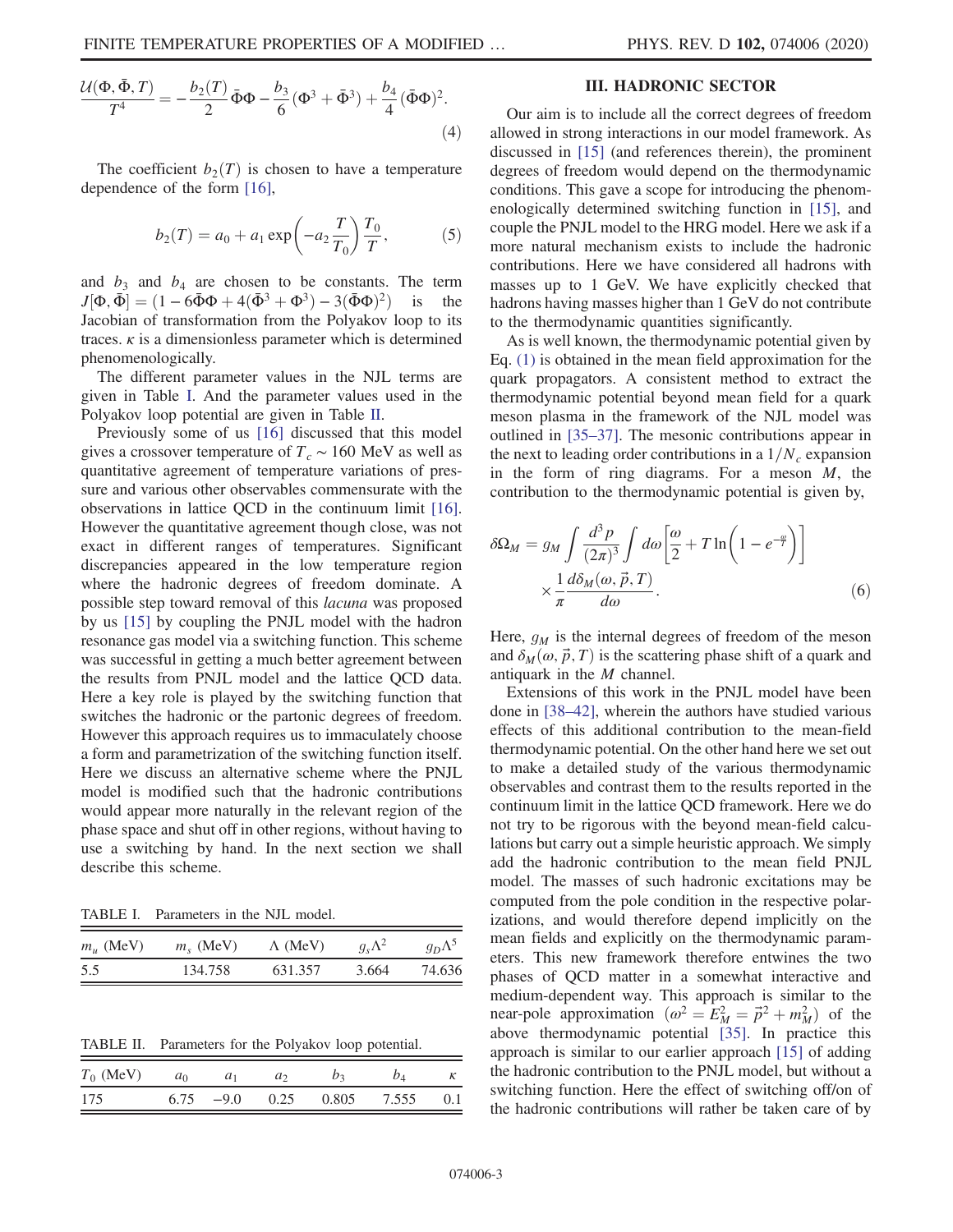the relative strength of the temperature dependent hadronic masses to the quark masses. This approach would also help to judge the amount of contributions from hadronic sector. In addition, this would also provide us an idea whether adding strange mesons only to the picture, can address the discrepancies in the strange sector.

The temperature dependent mesonic masses are obtained from the pole condition

$$
1 - 2G_M \Pi_M(\omega = m_M, \vec{k} = 0) = 0.
$$
 (7)

Here  $G_M$  is the effective vertex factor for the given flavor combination and  $\Pi_M(k^2)$  is the one-loop polarization function for corresponding mesonic channel given by the random phase approximation [43] as,

$$
\Pi_M(k^2) = \int \frac{d^4 p}{(2\pi)^4} \text{Tr} \left[ \Gamma_M S \left( p + \frac{k}{2} \right) \Gamma_M S \left( p - \frac{k}{2} \right) \right],\tag{8}
$$

where  $S(p)$  is the quark propagator. In this work we shall only consider the lowest lying nonet mesons. The details of the calculations may be found in our earlier work [44,45]. The final computations however consider the reparametrized PNJL model as discussed in the previous section. The mesonic contribution to the thermodynamic potential is given as [31],

$$
\delta\Omega_M = -\nu_M T \int \frac{d^3 p}{(2\pi)^3} \ln(1 - e^{-\frac{E_p}{T}})
$$
(9)

where  $\nu_M$  is the statistical weight factor of the corresponding mesonic species and  $E_p = \sqrt{\vec{p}^2 + m_{\text{pole}}^2(T)}$ , where  $m_{pole}$  is the mesonic mass obtained by solving Eq. (7).

In the baryonic sector, the lower lying window is occupied by the nucleons, protons and neutrons. They, having a bare mass ∼940 MeV, contribute insignificantly to the thermodynamics. Also, chiral perturbation theory results like in [46] indicate that the nucleon masses increase with temperature apart from a very small decrease in the intermediate regimes of temperature. In this study we therefore consider only constant mass for nucleons. The role of other baryon species is left out in this exercise. The baryonic contribution to the thermodynamic potential is given by [47],

$$
\delta\Omega_B = \nu_B T \int \frac{d^3 p}{(2\pi)^3} \ln(1 + e^{-\frac{E_p}{T}})
$$
 (10)

where  $\nu_B$  is the statistical weight factor of the corresponding baryonic species. The final thermodynamic potential is the sum of the parts obtained from Eq.  $(1)$ , Eq.  $(9)$  and Eq. (10). We shall refer to this as the modified Polyakov loop enhanced Nambu–Jona-Lasinio (MPNJL) model.

#### IV. RESULTS

The thermodynamic potential (1) is minimized with respect to  $\sigma$ ,  $\Phi$  and  $\bar{\Phi}$  to obtain the mean fields. These are then inserted into Eqs. (7) and (8) to obtain the meson masses as functions of temperature. In Fig. 1 we have plotted the variations of masses for  $\pi$ ,  $\sigma$ ,  $K$ ,  $\eta$ , and  $\eta'$  with temperature. The results are similar to some of the earlier works [44,48]. The most significant change is the mass of  $\pi$  which rises from about 140 MeV near the crossover temperature to 550 MeV as the temperature nears 400 MeV. The  $\sigma$  mass has the expected behavior of first a strong decrease to reach the  $\pi$  mass and then increase along with the  $\pi$  mass. In this temperature range, the  $\eta'$  mass decreases by almost 300 MeV. The masses of K and  $\eta$  vary by relatively small amounts. The various combinations of constituent quark masses are also plotted for comparison. Obviously the signature of the chiral symmetry restoration in the meson sector at high temperatures is evident as the constituent masses go down. In this work the constituent quark mass approaches the current mass at about 365 MeV and the mass of  $\pi$  approaches the mass of  $\eta$  at a temperature of about 435 MeV. This result is somewhat different from that obtained in [49], where the authors have investigated the effects of different cutoffs on the meson masses and hence analyzed the effective restorations of chiral and axial symmetries using NJL model. There, both the temperatures are found to be 333 MeV. However, it is to be noted that we have used a different model, namely reparametrized version of the PNJL model [16], with the model parameters, even in the NJL sector, being different.

The mean fields are then put back in Eq. (1), and the pole masses in Eq. (9) and Eq. (10) to obtain the pressure.



FIG. 1. Pseudoscalar and scalar meson masses plotted as a function of temperature.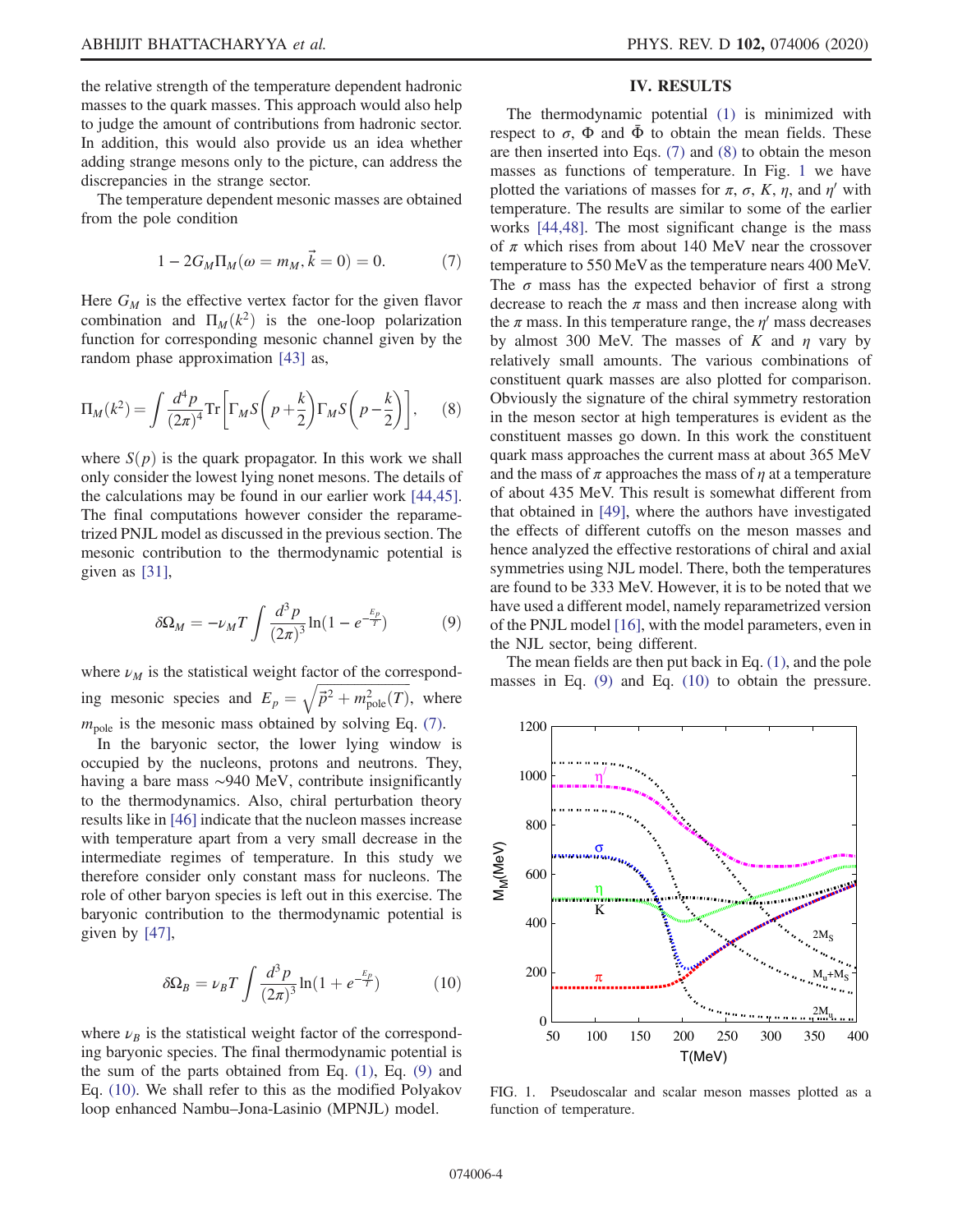

FIG. 2. Scaled pressure and entropy plotted as functions of temperature.

The scaled pressure and scaled entropy density are shown in Fig. 2(a) and Fig. 2(b) respectively. These are compared to the continuum extrapolated lattice QCD (HotQCD [2], and Wuppertal-Budapest [3]) data. Both quantities in the MPNJL model agree with the usual PNJL model and lattice QCD data for higher temperatures. At lower temperatures, the MPNJL model remarkably reproduces the lattice QCD data, where the PNJL model fails. Obviously a similar result was obtained with the hybrid PNJL model [15]. But unlike the hybrid model, where the switching function had to be tuned, here we have no extra parameters, apart from those already present in the PNJL model. As discussed previously, the use of temperature and medium dependent meson masses makes this picture an interactive one. The thermodynamic observables as well as fluctuations of conserved charges, thereby, have implicit dependencies on the PNJL fields as well.

Given that we have considered only a few mesons corresponding to the flavor SU(3) octet and the lowest lying nucleons, the agreement of the bulk thermodynamics in the MPNJL model and lattice QCD data is surprising. However as shown in the figures, the scaled pressure and scaled entropy density obtained in the ideal hadron resonance gas model have an excellent overlap with the MPNJL and lattice QCD data in the low temperature region. It therefore seems sufficient to include the limited number of hadrons for the present study.

With the MPNJL model, we now obtain the specific heat at fixed volume, which includes the second derivative of the thermodynamic potential with respect to temperature. The variation of the scaled specific heat with temperature is shown in Fig. 3(a). For higher temperatures, the lattice results are distinctly different. In fact the difference can be seen to be gradually increasing as we move from the scaled pressure to scaled entropy density to finally the scaled specific heat. As already mentioned in [16], we chose the parameters in the Polyakov loop potential to agree with the HotQCD data. In the lower temperature ranges, it is difficult to conclude if the results of the MPNJL model may be preferred over the PNJL model results when compared to the lattice QCD data.

To bring out the difference between the two models, we therefore consider the squared speed of sound, which turns out to be the ratio of the entropy to the specific heat at fixed volume. This is shown in Fig. 3(b). Here we see a wide difference between the PNJL and MPNJL model results for the lower temperatures. The MPNJL model results indeed agrees well with both the hadron resonance gas model, as well as the lattice QCD data.

With these results we demonstrated the importance of introducing beyond mean field contributions to the PNJL model, though with quite a few assumptions. As we see that here we did not need any extra switch between the hadron and PNJL contributions. The switch between the degrees of freedom are affected by the varying masses with temperature. For lower temperatures the constituent quark masses are quite high and the meson masses comparatively low, giving rise to meson domination. This is in addition to the suppression of quark excitation by the Polyakov loop. The condition is reversed as one approaches higher temperatures, and the system becomes quark dominated.

A proper determination of the state of strongly interacting matter at finite temperatures and chemical potentials requires knowledge of the fluctuations of conserved charges [50–53]. They also act as indicators of phase transition or crossover through which the system passes[45,54–63]. At a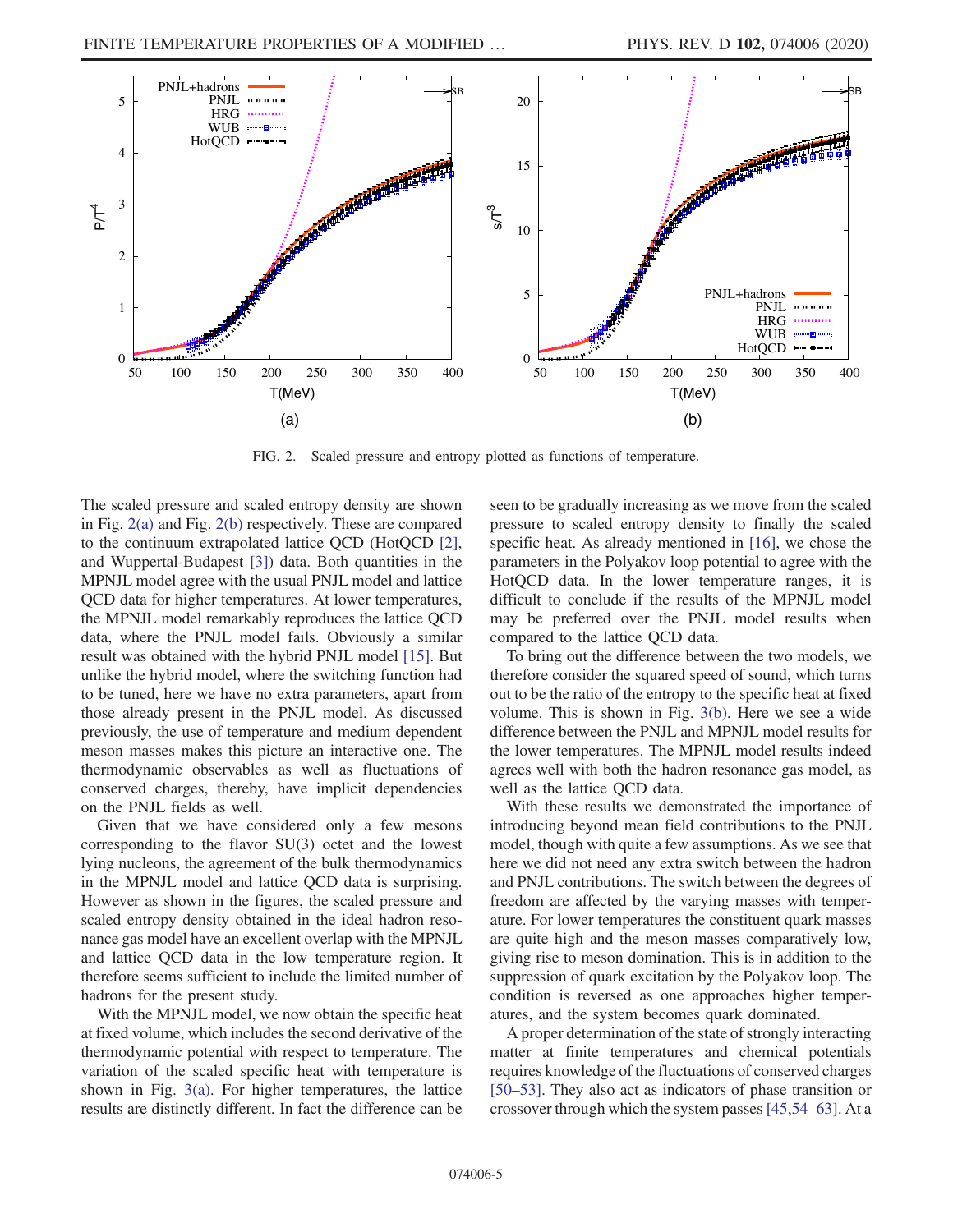

FIG. 3. Specific heat and speed of sound as functions of temperature.

given temperature and arbitrary chemical potentials, the pressure of the system may be expanded as a Taylor series around corresponding chemical potentials, where the coefficients are directly related by the fluctuation-dissipation theorem [64] to the fluctuations at various orders. The nth order Taylor expansion coefficient  $c_n^X(T)$  of scaled pressure can be written in terms of fluctuations  $\chi_n^X(T)$  of conserved charges (baryon number  $B$ , electric charge  $Q$  and strangeness S) as,

$$
c_n^X(T) = \frac{1}{n!} \frac{\partial^n (P/T^4)}{\partial (\mu_X/T)^n} = \frac{T^{n-4}}{n!} \chi_n^X(T) \tag{11}
$$

where the expansion is carried out around  $\mu_B = \mu_O = \mu_S = 0$ . In Fig. 4 we present our results for the second order fluctuations of the conserved charges along with a comparison of the continuum data from lattice QCD [65–67]. In the model, these fluctuations are obtained by a suitable Taylor series fitting as discussed in detail in [21].

The baryon number fluctuation  $c_2^B$  obtained in the PNJL and the MPNJL model are very close to each other in the whole range of temperatures studied. The only hadrons that contribute additionally in the MPNJL model are the nucleons with a mass ∼1 GeV, which is much heavier than the corresponding constituent mass of the quarks. So the difference between the two model results is insignificant. There is a possible concern for overcounting the baryons in the MPNJL model—as the constituent quarks and as the nucleons. Obviously this would be of concern as more and more baryons are included. But, in the present case, the constituent quarks overwhelm the system due to their lower masses as well as larger degrees of freedom. The issue of overcounting might also be significant while exploring the finite chemical potential scenario. The back reaction of hadrons desolving to quarks and antiquarks would be an important factor to deal with such situations. In view of these discussions, it is surprising to find a reasonable agreement of the results from the PNJL model with the lattice QCD data even for temperatures below 150 MeV. It seems that the partonic fluctuations manifest themselves strongly in the baryon susceptibilities.

This is not the case for the electric charge fluctuations  $c_2^Q$ . The PNJL and MPNJL model results differ significantly for temperatures close to 200 MeV. The MPNJL model has a very good agreement with the lattice QCD results. The dominant hadrons in this sector are the pions. For very low temperatures, the pion mass is almost half the mass of the constituent quarks. With increase in temperature, the pion mass increases and the quark mass decreases such that the combination nicely reproduces the lattice QCD data.

The strangeness fluctuation  $c_2^S$  in the PNJL and MPNJL models differ for low temperatures by a smaller amount when compared to the charge fluctuations. For the lowest temperatures in the lattice QCD data, the MPNJL model seems to agree. But thereafter the two models merge and they deviate from the lattice QCD data. In the hadronic sector the dominant contributors are the K and  $\eta$ . Their masses, though almost half of the constituent masses  $M_u + M_s$ , are still quite large. Moreover, the K mass is almost constant over the whole temperature range. On the other hand, the decrease in the constituent mass of the strange quark with temperature is not fast enough. So their contributions to strangeness fluctuations above temperatures of 150 MeV are not enough to agree with the lattice QCD data. Incorporation of higher order fermionic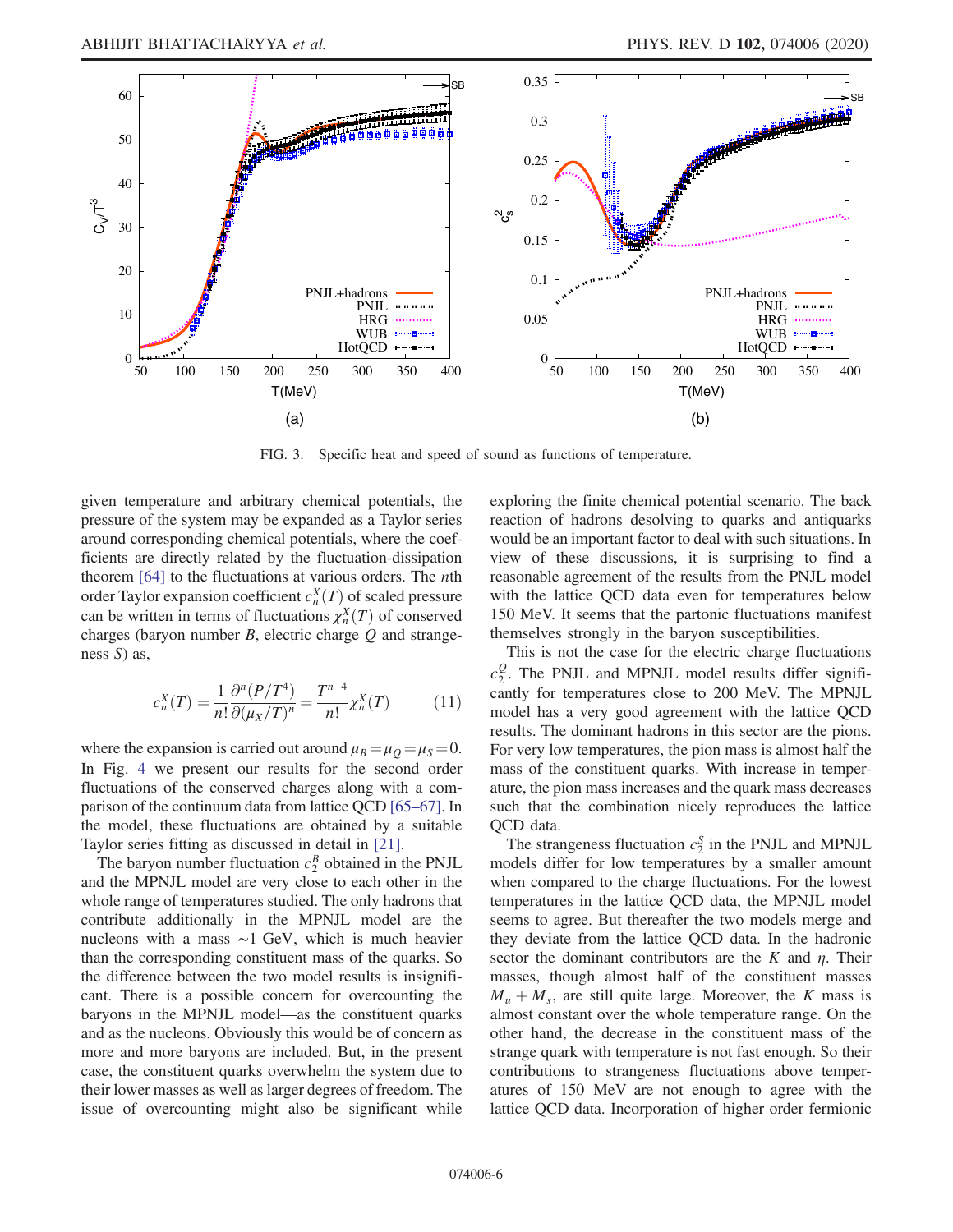

FIG. 4. Conserved charge fluctuations as functions of temperature.

interactions like 8-quark ones [16], along with massive strange hadrons (e.g.,  $\Lambda$ ) do not resolve the issue in the intermediate temperature range. These hadrons which are supposed to get excited in the intermediate temperature range under concern, do not quite contribute to the observables. As a matter of fact, the only way which remains to remove this artifact, is to reparametrize the NJL sector for strangeness. The current mass considered for strange quark as in Table I, is quite large compared to the lattice QCD observations. We plan to take care of these issues in our future projects.

## V. CONCLUSION

Numerous attempts are being made to predict the correct EoS for strongly interacting systems. Lattice QCD is the most robust ab initio technique. However effective models, that are much easier to handle and suitable enough to extract interesting physical outcomes, are regularly employed. The reliability of such models in quantitative estimates have often come under review. In this regard, we are investigating the various possible improvements for the PNJL model so that it can serve as an effective tool for quantitative analysis of strong interactions in chemical equilibrium.

In an earlier work [16], the Polyakov loop potential was reparametrized to bring various thermodynamic quantities in reasonable agreement with the lattice QCD data. Among the issues pointed out in that work was the insufficiency of the PNJL model to reproduce the correct results for temperatures close to and below the crossover transition. The relevance of the hadronic degrees of freedom was realized and a hybrid model was built [15] with the HRG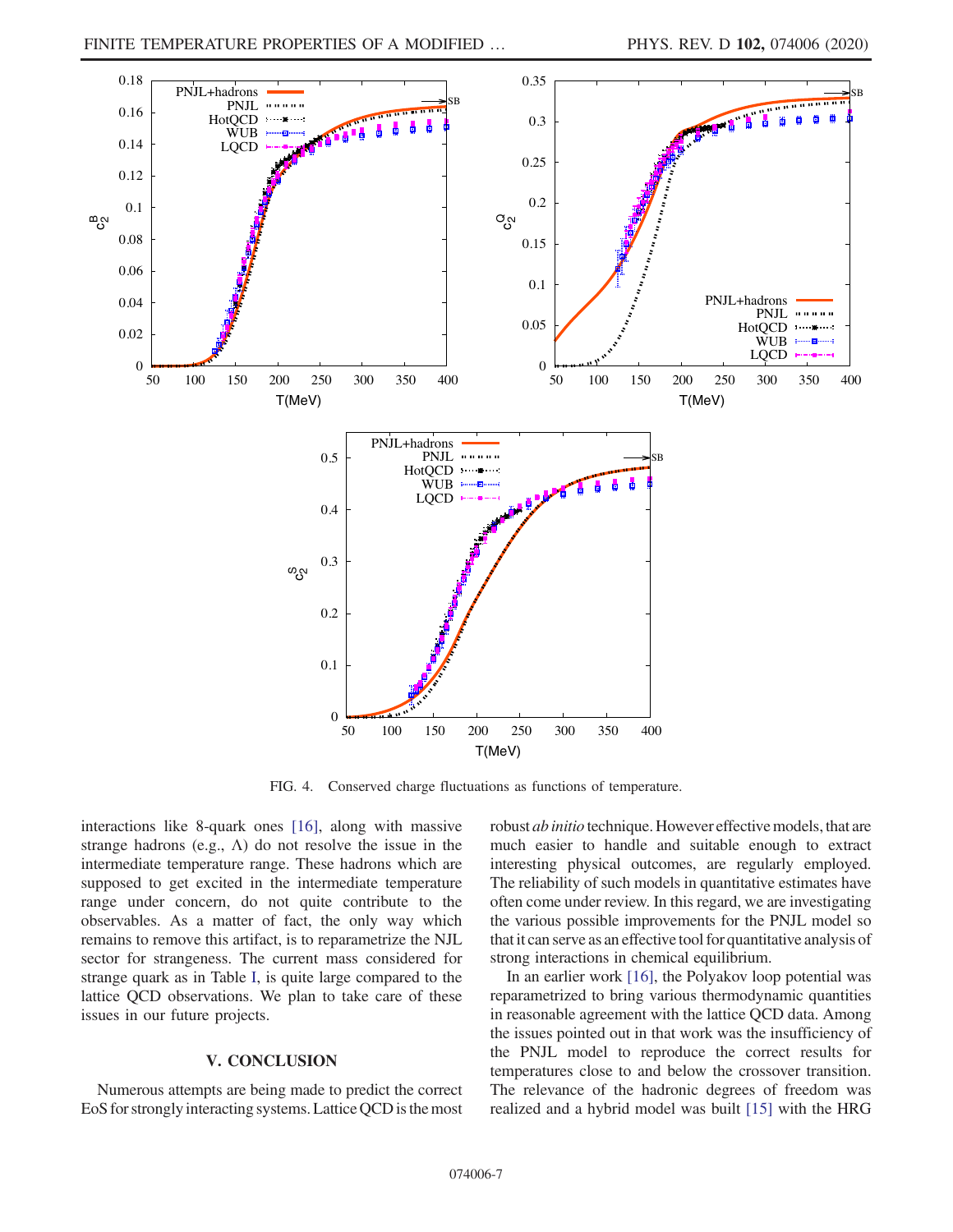model and PNJL model coupled via a switching function. The method worked well, but a more natural framework was sought. The existing literature on the beyond-mean field calculations in the NJL and PNJL models led us to propose the present modified PNJL model, where the hadronic contributions are additively included in pressure. There is no switching function, but the hadrons are given medium modified masses. The relative variation of the hadron and constituent quark masses with temperature effectively selects the dominant degrees of freedom, thereby making this approach an interactive picture between the two phases of QCD matter. The best utility of this scheme over the scheme using switching function is for finite chemical potentials. The parameters in the switching function being additional parameters had to be fixed at various temperatures and chemical potentials. Here on the other hand there are no extra parameters and the effect of temperature and chemical potentials are taken care of through the respective hadronic distribution functions. In this first case study, we implement a simple approach. Instead of using the full MPNJL potential, which includes contributions from hadron sector, we minimize the thermodynamic potential given in Eq. (1). Our idea was to find whether, the hadronic masses can themselves act as inmedium switching functions. In the next step we plan to minimize the thermodynamic function including hadrons, more equivalent to a beyond mean field theory, which will be addressed in a future work.

The scheme is found to satisfactorily reproduce the lattice QCD results for a range of observables including the pressure, entropy, specific heat, speed of sound, and the baryon number and electric charge fluctuations. The results from the model however deviated significantly from the lattice data for strangeness fluctuations. To address this shortfall it is necessary to revisit the strangeness sector of the PNJL model, which we hope to address in the future.

#### ACKNOWLEDGMENTS

The authors would like to thank DST, DAE, Board of Research in Nuclear Sciences (BRNS), University Grants Commission (UGC). A. B. thanks Alexander von Humboldt (AvH) foundation and Federal Ministry of Education and Research (Germany) for support through Research Group Linkage programme. K. S. acknowledges DST-SERB for financial support under NPDF file no. PDF/ 2017/002399. S. M. thanks CSIR for financial support. K. S. and S. U. would like to thank Souvik Priyam Adhya for useful discussions.

- [1] A. Bazavov et al. (HotQCD Collaboration), Phys. Rev. D 85, 054503 (2012).
- [2] A. Bazavov et al. (HotQCD Collaboration), Phys. Rev. D 90, 094503 (2014).
- [3] S. Borsanyi, Z. Fodor, C. Hoelbling, S. D. Katz, S. Krieg, and K. K. Szabo, Phys. Lett. B 730, 99 (2014).
- [4] Y. Nambu and G. Jona-Lasinio, Phys. Rev. 122, 345 (1961); 124, 246 (1961).
- [5] T. Kunihiro and T. Hatsuda, Phys. Lett. B 206, 385 (1988).
- [6] U. Vogl and W. Weise, Prog. Part. Nucl. Phys. 27, 195 (1991).
- [7] S. P. Klevansky, Rev. Mod. Phys. 64, 649 (1992).
- [8] T. Hatsuda and T. Kunihiro, Phys. Rep. 247, 221 (1994).
- [9] M. Buballa, Phys. Rep. 407, 205 (2005).
- [10] K. Fukushima, Phys. Lett. B **591**, 277 (2004).
- [11] R. D. Pisarski, Phys. Rev. D 62, 111501 (2000); A. Dumitru and R. D. Pisarski, Phys. Lett. B 504, 282 (2001); Phys. Rev. D 66, 096003 (2002).
- [12] C. Ratti, M. A. Thaler, and W. Weise, Phys. Rev. D 73, 014019 (2006).
- [13] K. Fukushima, Phys. Rev. D 77, 114028 (2008).
- [14] H. Hansen, W. M. Alberico, A. Beraudo, A. Molinari, M. Nardi, and C. Ratti, Phys. Rev. D 75, 065004 (2007).
- [15] A. Bhattacharyya, S. K. Ghosh, S. Maity, S. Raha, R. Ray, K. Saha, S. Samanta, and S. Upadhaya, Phys. Rev. C 99, 045207 (2019).
- [16] A. Bhattacharyya, S. K. Ghosh, S. Maity, S. Raha, R. Ray, K. Saha, and S. Upadhaya, Phys. Rev. D 95, 054005 (2017).
- [17] S. Borsanyi, Z. Fodor, C. Hoelbling, S. D. Katz, S. Krieg, C. Ratti, and K. K. Szabo, J. High Energy Phys. 09 (2010) 073.
- [18] E. Megias, E. R. Arriola, and L. L. Salcedo, Phys. Rev. Lett. 109, 151601 (2012).
- [19] A. Miyahara, Y. Torigoe, H. Kouno, and M. Yahiro, Phys. Rev. D 94, 016003 (2016).
- [20] P. N. Meisinger and M. C. Ogilvie, Phys. Lett. B 379, 163 (1996); Nucl. Phys. B, Proc. Suppl. 47, 519 (1996).
- [21] S. K. Ghosh, T. K. Mukherjee, M. G. Mustafa, and R. Ray, Phys. Rev. D 73, 114007 (2006).
- [22] S. Mukherjee, M. G. Mustafa, and R. Ray, Phys. Rev. D 75, 094015 (2007).
- [23] S. K. Ghosh, T. K. Mukherjee, M. G. Mustafa, and R. Ray, Phys. Rev. D 77, 094024 (2008).
- [24] M. Ciminale, R. Gatto, N. D. Ippolito, G. Nardulli, and M. Ruggieri, Phys. Rev. D 77, 054023 (2008).
- [25] A. Bhattacharyya, P. Deb, S. K. Ghosh, and R. Ray, Phys. Rev. D 82, 014021 (2010).
- [26] G. Y. Shao, Z. D. Tang, M. Di Toro, M. Colonna, X. Y. Gao, and N. Gao, Phys. Rev. D 94, 014008 (2008).
- [27] G. Y. Shao, Z. D. Tang, M. Di Toro, M. Colonna, X. Y. Gao, N. Gao, and Y. L. Zhao, Phys. Rev. D 92, 114027 (2015).
- [28] C. A. Islam, S. Majumder, N. Haque, and M. G. Mustafa, J. High Energy Phys. 02 (2015) 011.